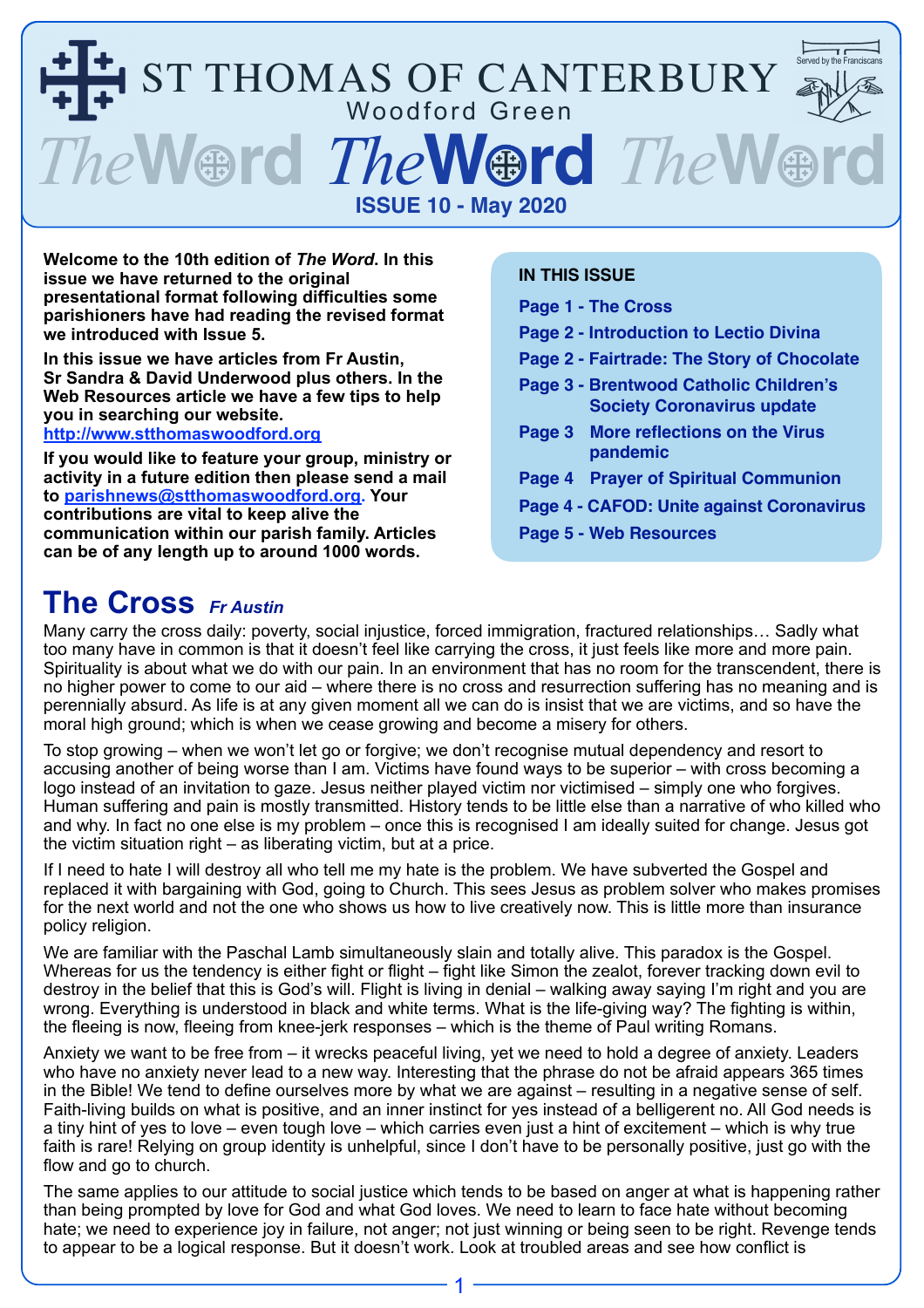intensified not resolved by retaliation. What is noticeable about the impact of the Resurrection is Jesus has no punitive reactions whatsoever towards his killers. How soon we forgot this and became enthusiastic for the Crusades.

The one thing I have been doing since I was born and will continue to do until life ceases is breathe. Jesus identifies forgiveness as necessary as breathing. Forgiveness is not something we do – it is meant to be who we are. It tended to be seen as some kind of recovered worthiness, something earned by sincere repentance. Forgiveness is not making me clean and pure, it is opening up my future as a way which lets me walk out of the shadow of self-destruction. We have more knowledge than ever that our anger at injustice is valid – but of itself can make no provision for tomorrow. Which is why scapegoating has become an art form.

There are many well informed and educated who hate and exclude; and when there is no one out there to hate we turn on each other – evident in all organisations, including the Church. From where was Pope Francis experiencing much opposition? See how the fear of litigation impedes medical, legal and social services. The most brutal wars are civil wars, just as most murders are family related.

Once again, it is faith that holds the creative tension. The reason we foster evil, commit sin is largely because we have experienced either rejection or exclusion – or both. Imposing conformity will never bring transformation. Transformation is paying the price for another person's growth.  $\ddot{\mathbf{\ddot{F}}}$ 

## **Introduction to Lectio Divina** *Sr Sandra*

Today I have been asked to write on "Lectio Divina". It is a group which was initiated in this parish some years ago, after receiving approval and the green light from the Friars.

We had a group of some 6+ people who have been meeting regularly once every week initially, then fortnightly, and we met in the evening. Since then we have changed the timing to meet during the afternoon.

We read a passage from Scripture, usually from the following Sunday's Liturgy and then in the quiet we reflect on the passage. After a 2nd reading we have further quiet and if we so wish we share our reflections with the group. There is no discussion as such but everyone is free to add more of how they feel the Spirit is prompting them to speak. There are no comments on what or how the person shares, and everything is said and kept within the confines of the room. Usually a 3rd reading is done in silence and is followed then by shared prayer for all the Intentions of the group. These can be very inclusive of people in our families, our friends, our sick / disabled / housebound parishioners or whatever needs there are in our busy lives. Afterwards we usually find a suitable date for our next meeting and disperse.

Most attendees say they find the sessions inspiring in that they help the person to understand and to appreciate the following Sunday's Liturgy better. They give a background to our Scriptural understanding and provide guidance for the coming week.

If that is so then, at least we have helped some parishioners on their way to a deeper reflective appreciation of scripture and its richness in our lives.

If after "Lockdown" others feel interested in attending our sessions then you are free to come. No passport needed!

We need also to thank the Friars who have so willingly provided the premises for this prayer, and have often attended and shared in this event. Thank You!



## **Fairtrade** *David Underwood*

As previously reported on our website, during Fairtrade Fortnight this year a number of parish groups joined in the celebration of 25 years of the Fairtrade mark in the UK. [Link to the report on the website](https://3dfdd082-a77c-4ef3-bdb8-08793b35e524.filesusr.com/ugd/2c0a5a_9321f3df4b9249f991e4c76b043bfed2.pdf) 

#### **The Story of Chocolate - Unwrapping the Bar**

If you enjoyed some chocolate over Easter you may be interested in **"The Story Of Chocolate"** at the link below which looks at the heart of the chocolate industry and how Fairtrade is working towards a living income for cocoa farmers. It specifically focuses on women cocoa farmers in Côte d'Ivoire and the role of women in community development. The story is about 11 minutes long.







Saturday, 9th May was *World Fair Trade Day*, a moment to celebrate the role that fair trade plays in the fight against poverty across the globe. In the face of a global crisis, farmers and workers around the world are playing a vital but often forgotten role.

[Click here to out more >>>](https://stories.fairtrade.org.uk/the-key-workers-beyond-our-borders/?utm_medium=email&utm_source=engagingnetworks&utm_campaign=++&utm_content=SC:WFTD+H)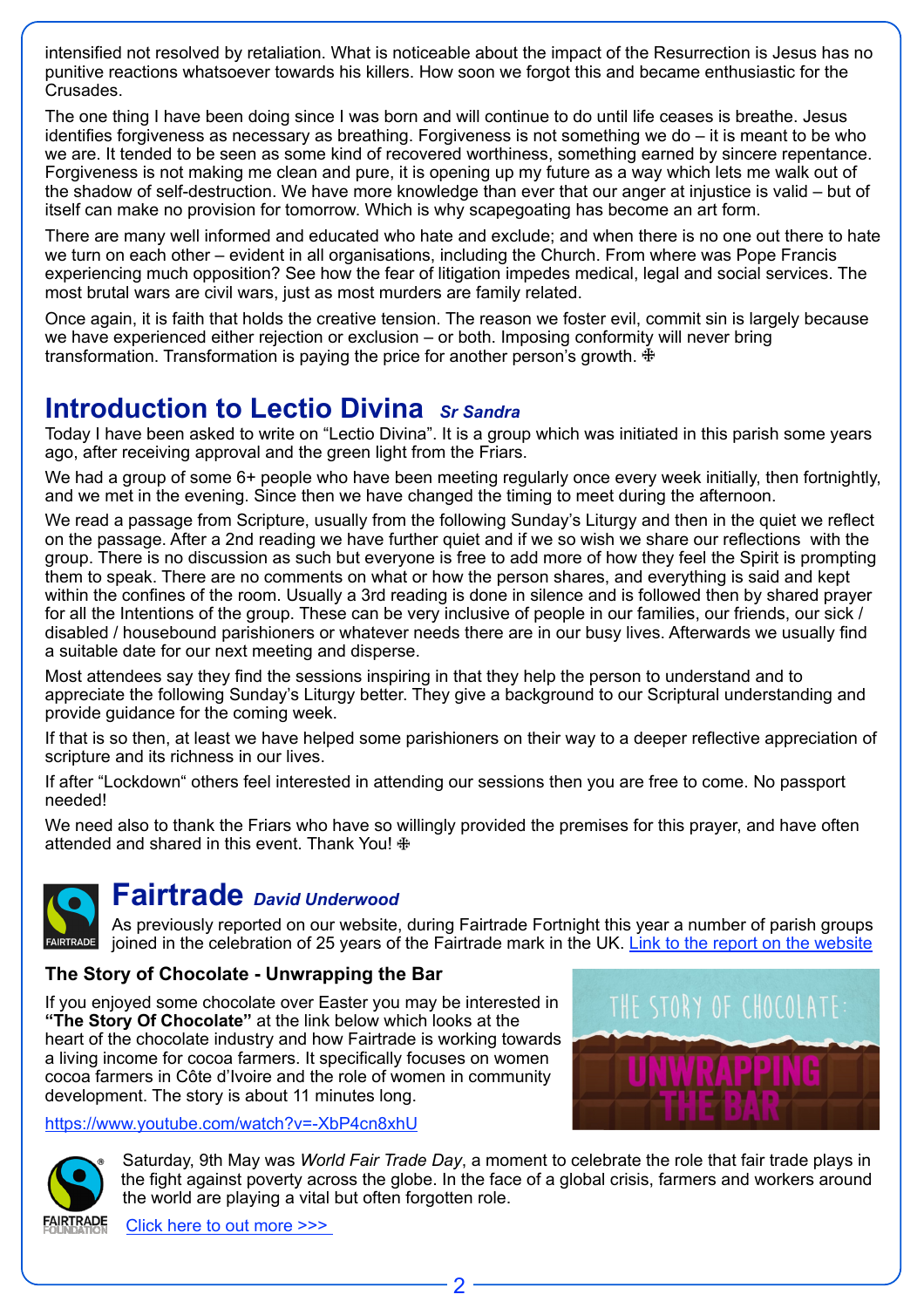

# **Brentwood Catholic Children's Society (bccs)**

**For the past 11 years, parishioners at St Thomas', along with St Edmund's (Loughton), have generously supported the circular sponsored walk for** bccs **through Epping Forest that takes place in June from the Becket Centre. Due to the Coronavirus lockdown, the walk this year is to be re-scheduled to later in the year.**

#### **Coronavirus update**

In line with the latest government advice to avoid non-essential contact, **bccs** has revised its working practices. It will be reviewing this situation and has made the difficult decision to withdraw its school-based staff for their safety and that of others.

Its professional team is currently supporting children and families remotely by telephone or video calls and it is supporting schools who have a Service Level Agreement with it by offering five free hours of supervision per week.

**bccs** will be updating its webpage as new advice is issued by the Government.

#### **How can we help?**

**bccs** relies heavily on voluntary donations to fund its work; with the indefinite suspension of its fundraising calendar, never have these donations been more vital.

*"We know that our loss of income along with an immediate need to increase our support services will make things extremely difficult for us in the future, but for now our priority is the children and families who need us; we are committed to ensuring that this is where the focus of all our efforts will be.Together, we really can make a difference to the lives of children and young people who are struggling with their emotional health - thank you.* 



*Please go to our Take A Minute Appeal Page to find out what practical support schools and individuals can give to us at this time."* <https://www.bccs.org.uk/take-minute>

# **More reflections on the Virus pandemic** *Peter Parker*

It is true this has been the most trying and difficult time for so many in this country and around the world. Schools and businesses closed, churches, temples and mosques locked, shops boarded up, work premises finished and workers furloughed to await better times. Queues everywhere and scarcity re-appearing for the first time since war years. All due to an unseen and unknown enemy virus which has taken millions out of action and defied governments in their activities. How have people coped and behaved in this crisis?

For many it has seen the loss of loved ones who are irreplaceable. For others, severe illness, and for many of us a period of "Lockdown " which has stunted our growth as individuals and as functioning communities. Many have found the isolation worrying at best and disastrous at worst. For those with caring families and concerned neighbours it has meant a time of sharing and caring, second to none, as families rallied to support those deemed most vulnerable in our society and those most at risk.

However, for some individuals it has been a time for reflection and renewal. People have stopped off the merry-go-round of life to discover more of what life is really about. There has been time to think and think deeply on why and how this situation has happened. Also to ponder the surroundings of our town and city . . . to go for the Walk proposed by the government for exercise, while keeping the required distancing from everyone with the same intention!

We have become adept at finding suitable online services particularly from our local churches: the world has grown smaller in one sense as we participate in radio and TV streaming live services –including Papal audiences –into our homes. Never has BT had such devoted clients, with social media and mobiles competing for our trade.

Yet in all this we need to realise why we have been so engrossed in the past in so many activities. This time is given to us for a purpose. We all need to see what are our real priorities in life . . . has it been work? Or accumulating money, prestige, or spending time away from our duties to God, our family, or our real friends. Many have discovered that with time on their hands they have begun to pray more, to read our Bibles more, to listen more to our inner spirit—which guides us. Or alternatively and also, to become more aware of their partner in life's journey and of the real needs of their children and families.

Everything happens for a reason, we were always told. So maybe Good can come out of this pandemic also.

3

**"***All will be well, All will be well, and all manner of things will be well ."* Julian of Norwich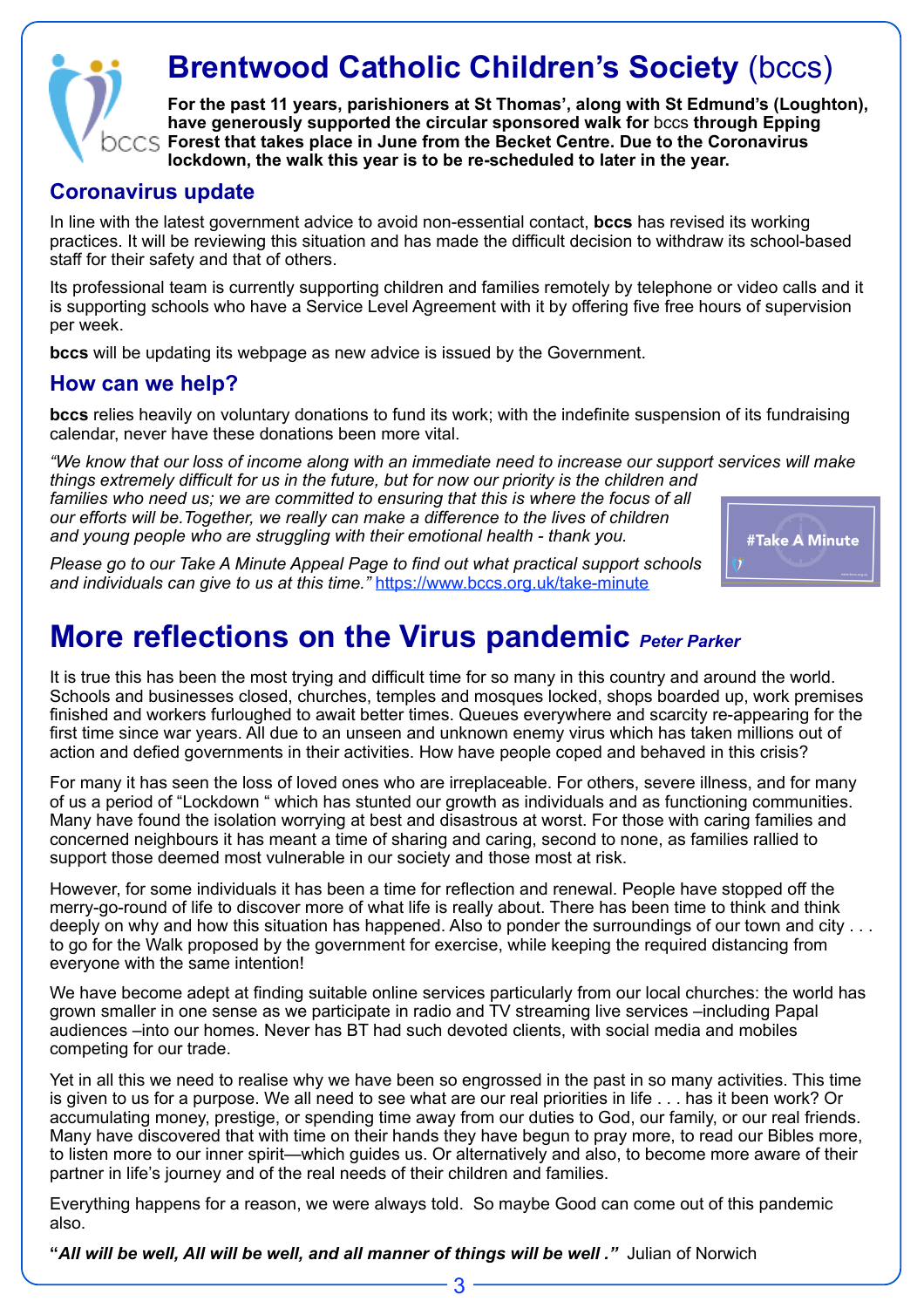# **Prayer of Spiritual Communion**

My Jesus,

I believe that You are present in the Most Holy Sacrament.

I love You above all things,

and I desire to receive You into my soul.

Since I cannot at this moment receive You sacramentally,

come at least spiritually into my heart.

I embrace You as if You were already there

and unite myself wholly to You.

Never permit me to be separated from You.

Amen

*Spiritual communion was supplied by Rhonda Anderson. It came from the end of a Mass from the Cathedral in Perth, Western Australia.*

# **Unite against Coronavirus**

Catholic Agency for Overseas Development

CAF<sup>8</sup>8

We are living through the biggest public health crisis in a century. Right across the UK, Coronavirus is having a devastating impact on all of our daily lives, and many people have lost precious loved ones. But in many developing countries where poverty is widespread and

healthcare systems are much more fragile, the effects are likely to be disastrous. We must never forget that we are one global family, united in this struggle. Now is not the time to build barriers, but for the world to unite in love and compassion.

Out of love for our sisters and brothers overseas, **sign our petition to the the Prime Minister** asking him to ensure that the most vulnerable people are the priority in the UK's international efforts as well as at home.

#### **Sign our petition**

Our sisters and brothers overseas do not have access to healthcare systems as brilliant as the NHS. I urge you to work together with other world leaders to:

- Make sure that any vaccine developed with UK public money is made available to everyone regardless of their income or where in the world they live.
- Provide urgent financial and technical support to help developing countries cope with this crisis.
- Cancel all debt payments by developing countries due in 2020 so that countries can spend money on much needed healthcare rather than debt repayments.
- Put plans in place to rebuild a fairer, more just society after the crisis so that the world's most vulnerable people can live in dignity and to restore our common home for future generations.

**★ [Click here to sign petition](https://e-activist.com/page/59334/petition/1)**

# **Coronavirus Appeal**

**The most vulnerable across the world will suffer the most. Help us provide care and sanitation to them. We are expanding and adapting our programme work to prevent the spread and reduce the risk of coronavirus in communities. Every step we take now getting food and safe, clean water to families, will help prevent deaths and reduce suffering.** 

**★ [Click here to donate](https://cafod.org.uk/Give/Donate-to-Emergencies/Coronavirus-appeal)**